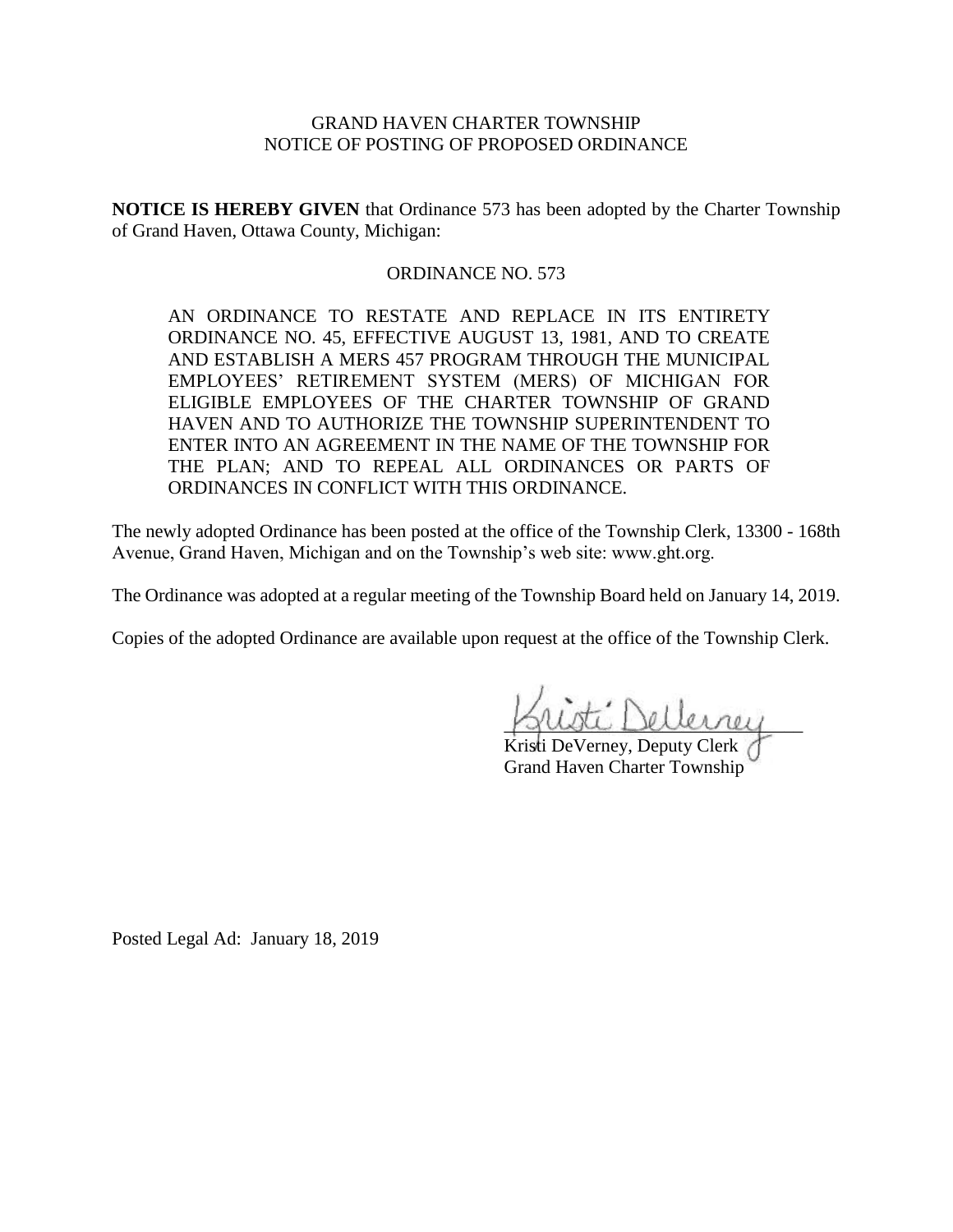# **12.0500 DEFERRED COMPENSATION AGREEMENT RESTATEMENT ORDINANCE CHARTER TOWNSHIP OF GRAND HAVEN, MICHIGAN**

ord. no. 573 eff. January 26, 2019

An Ordinance to restate and replace in its entirety Ordinance No. 45, effective August 13, 1981, and to create and establish a MERS 457 Program through the Municipal Employees' Retirement System (MERS) of Michigan for eligible employees of the Charter Township of Grand Haven and to authorize the Township Superintendent to enter into an agreement in the name of the Township for the plan; and to repeal all ordinances or parts of ordinances in conflict with this Ordinance.

THE CHARTER TOWNSHIP OF GRAND HAVEN, OTTAWA COUNTY, MICHIGAN ORDAINS:

# **12.0501 Sec. 1 TITLE**

This Ordinance shall be titled for convenience as the "Grand Haven Charter Township Deferred Compensation Agreement Restatement Ordinance."

# **12.0502 Sec. 2 NON-QUALIFIED DEFERRED COMPENSATION PLAN**

The Township by this Ordinance confirms the termination of the deferred compensation plan established by Ordinance No. 45, and further confirms the establishment of a MERS 457 Program (the "New Plan") through the MERS 457 Participation Agreement (the "Agreement"), currently effective May 1, 2017 but as subsequently amended by the Township and accepted by MERS. The Township authorizes the Township Superintendent to contract, in the name of the Township subject to the approval of the Township Board, as required to terminate the plan established by Ordinance No. 45, to establish the New Plan, and to amend the New Plan.

# **12.0503 Sec. 3 NEW PLAN DETAILS**

The details of the New Plan shall be set forth in the Agreement, as amended from time to time.

# **12.0504 Sec. 4 REPEAL**

All resolutions, ordinances, orders, or parts of any of them in conflict in whole or in part with any of the provisions of this Ordinance are, to the extent of such conflict, repealed.

# **12.0505 Sec. 5 EFFECTIVE DATE**

This Ordinance was approved and adopted by the Township Board on January 14, 2019, after introduction and a first reading on December 10, 2018, and publication